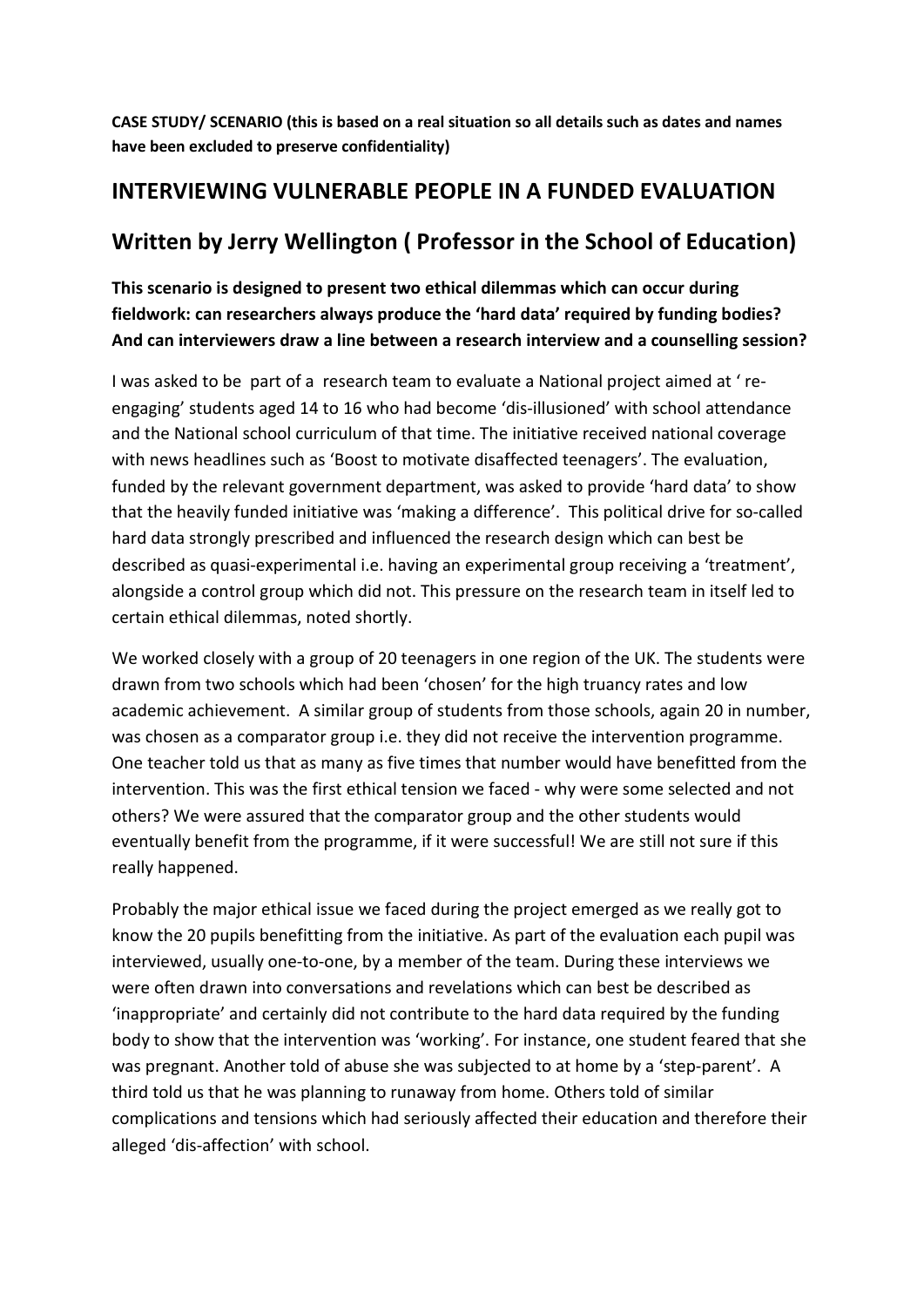How were we to deal with these situations? They posed two ethical dilemmas:

- First, if the interviews became counselling sessions would we be able to 'produce' data of the kind being paid for by the funding body? Yet, if we turned our backs on the issues that they were raising, would the pupils have continued to engage with us?( we had already found that most of them were subject to large mood swings so that at some interviews they barely uttered a word; in others they would not stop talking).
- Second, what were we to do with the revelations made to us? Were they true in every case?

## **How did we deal with the issues raised?**

We did face these two ethical dilemmas and we felt that we had to do something (doing nothing was not an option). In a general sense, and this is the advice we would give to any new researchers, all we could do was to 'do our best' in the situation we faced. I would not like to comment on how effective these proved to be as it was impossible to tell in the short term and the project was not a longitudinal study.

The first thing we did was to discuss the interviews with the teachers of our young interviewees. We spoke directly to the pastoral tutor of each student and of course these were the teachers they knew best. The teachers were highly professional and they knew a great deal about the life histories of the students. We felt that, since we were the researchers, we then had to leave the decisions as to what action to take, or which interventions to make, to the teachers as the pastoral carers with the insider knowledge. As for the subsequent interviews, we felt that we had to continue in the same way and if some aspects of the discussion/ conversation were about the private lives of the students this would be un-avoidable. It did not mean that the interviews turned into 'counselling sessions' (especially as neither researcher is a trained counsellor) but we could not exclude or separate the personal issues from the educational issues that we had been asked to explore.

Perhaps the general question for those engaged in research of this kind is: Is it possible to draw a line between a research interview and a therapeutic interview when dealing with vulnerable people? All human beings lead complex lives but some are more complex than others.

::::::::::::::::::::::::::::::::::::::::::::::::::::::::::::::::::::::::::::::::::::::::::::::::::::::::::::::::::::::::::::::::::

## **References/ Further Reading**

If you wish to read about these dilemmas in more detail you could try: